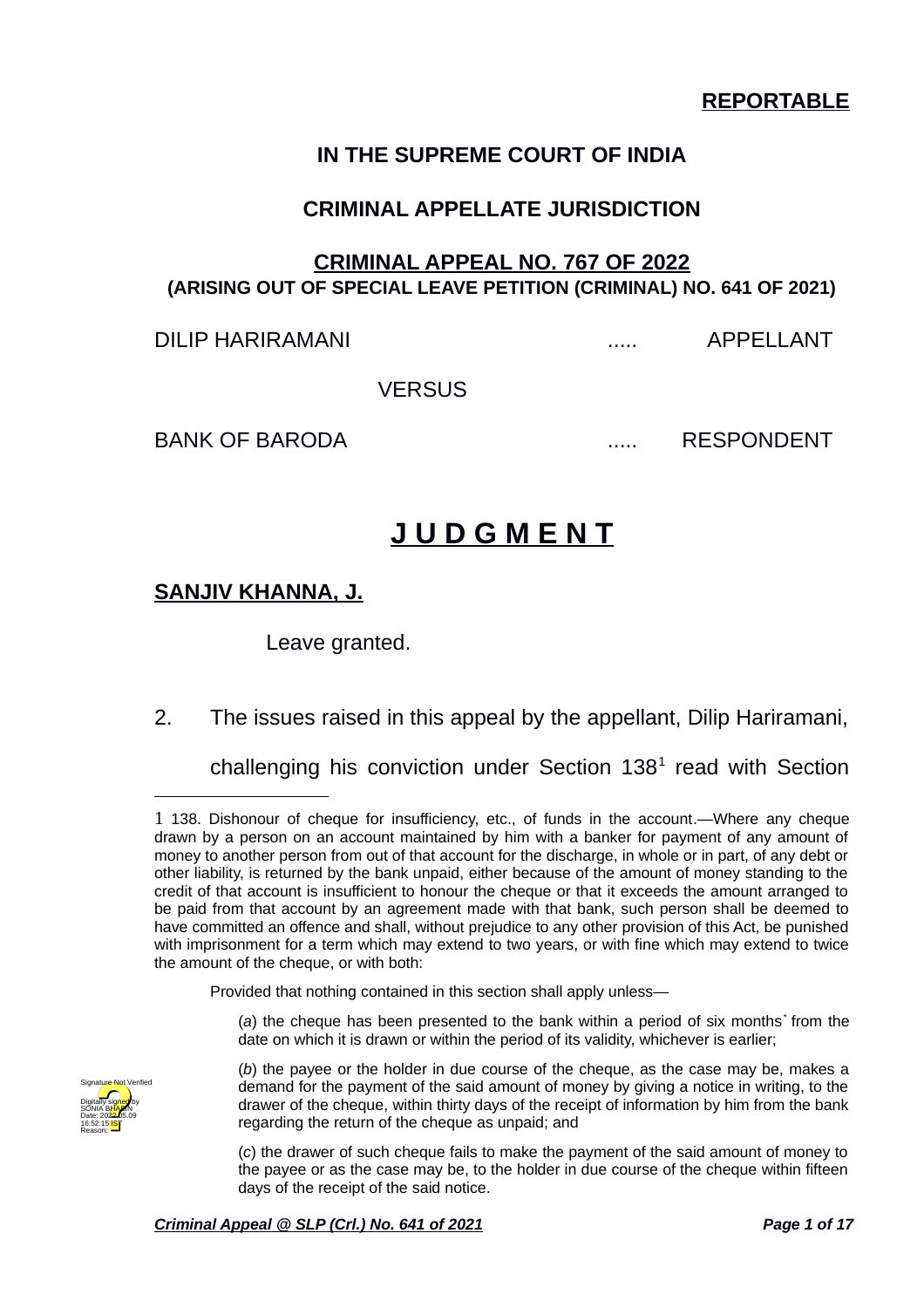141 of the Negotiable Instruments Act,  $1881<sup>2</sup>$  $1881<sup>2</sup>$  $1881<sup>2</sup>$  are covered by the decisions of this Court on the aspects of (i) vicarious criminal liability of a partner; and (ii) whether a partner can be convicted and held to be vicariously liable when the partnership firm is not an accused tried for the primary/substantive offence.

3. We are not required to refer to the facts extensively. Suffice it is to notice that the respondent before us – Bank of Baroda, had granted term loans and cash credit facility to a partnership firm – M/s. Global Packaging<sup>[3](#page-1-1)</sup> on  $04<sup>th</sup>$  October 2012 for Rs. 6,73,80,000/-. It is alleged that in part repayment of the loan, the Firm, through its authorised signatory, Simaiya Hariramani, had issued three cheques of Rs.  $25,00,000/4$  each on  $17<sup>th</sup>$  October 2015,  $27<sup>th</sup>$  October 2015 and  $31<sup>st</sup>$  October 2015. However, the cheques were dishonoured on presentation due to insufficient funds. On  $04<sup>th</sup>$  November 2015, the Bank, through its Branch Manager, issued a demand notice to Simaiya Hariramani under Section 138 of the NI Act. On 07<sup>th</sup> December 2015, the respondent Bank, through its Branch Manager, filed a complaint under Section 138 of the NI Act before the Court of Judicial Magistrate, Balodabazar, Chhattisgarh, against Simaiya Hariramani and the

*Explanation*.— For the purposes of this section, "debt or other liability" means a legally enforceable debt or other liability.

<span id="page-1-0"></span><sup>2</sup> Hereinafter referred to as the 'NI Act'.

<span id="page-1-1"></span><sup>3</sup> Hereinafter referred to as 'the Firm'.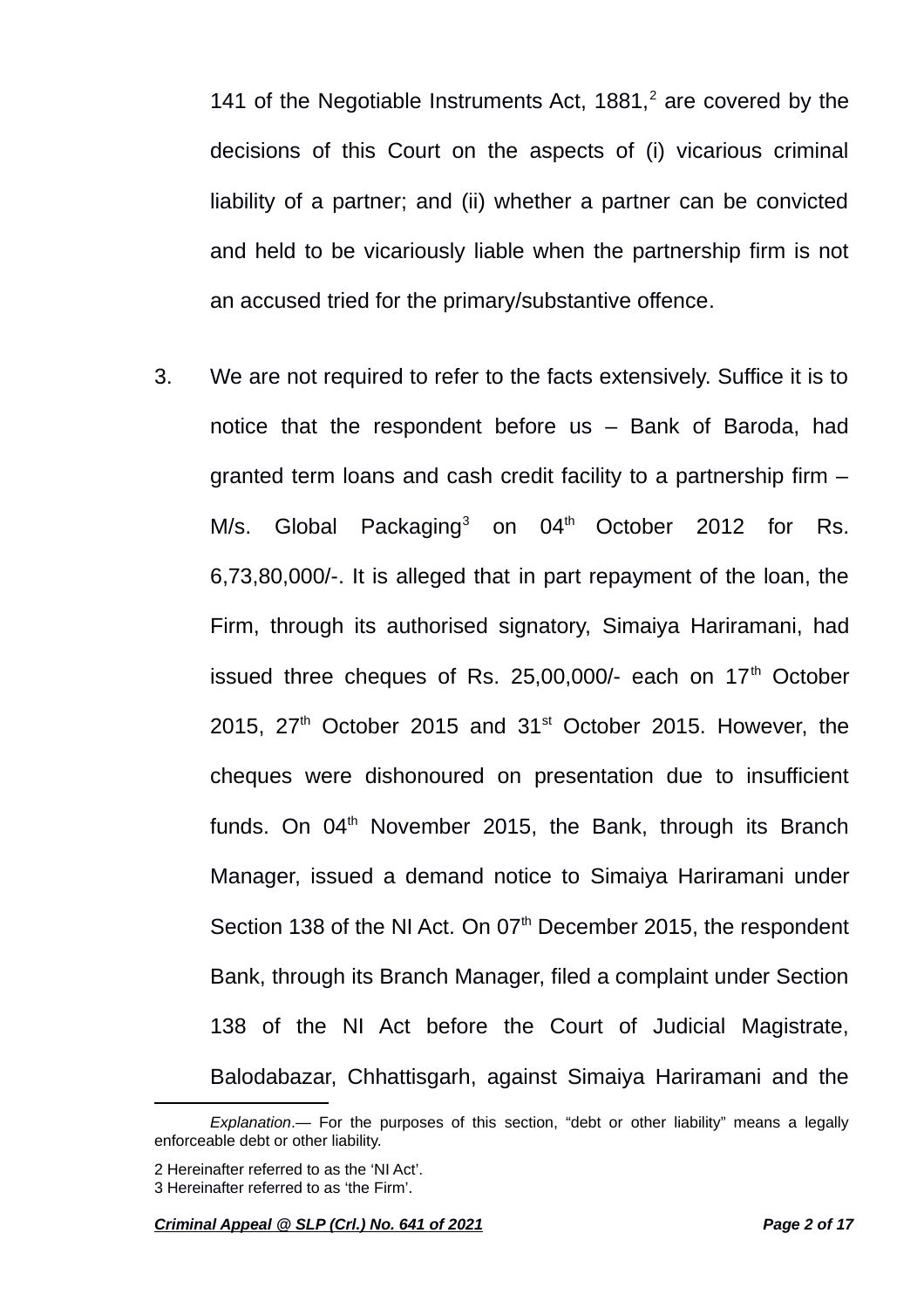appellant. The Firm was not made an accused. Simaiya Hariramani and the appellant, as per the cause title, were shown as partners of the Firm. Paragraph 8 of the complaint, which relates to the vicarious culpability, states:

> "8. That, both accused No. 1 and accused No. 2 are partners of the indebted firm. Accused No. 1, as a partner of the debtor firm, issued a under the obligation of the debtor firm. Thus, under Section 20 of the Partnership Act 1932, accused No. 2 is equally responsible for the underlying authority and liability of the deemed partners."

Other than the paragraph mentioned above, no other assertion or statement is made to establish the vicarious liability of the appellant.

4. The respondent Bank had produced as witness - Prashant Kumar Gartia (PW-1), who was posted as the Branch Manager of the respondent and had deposed that the Firm was a partnership firm with Simaiya Hariramani as its partner. The Firm had availed term loans and cash credit and gave three cheques of Rs. 25,00,000/ each, which were dishonoured due to 'insufficient funds'. Even after the demand notice (Exhibit P-04), the accused had not deposited the amount. Thereby, a complaint under Section 138 of the NI Act was filed. In his cross-examination, PW-1 admitted that the demand notice had not been issued to the Firm and that no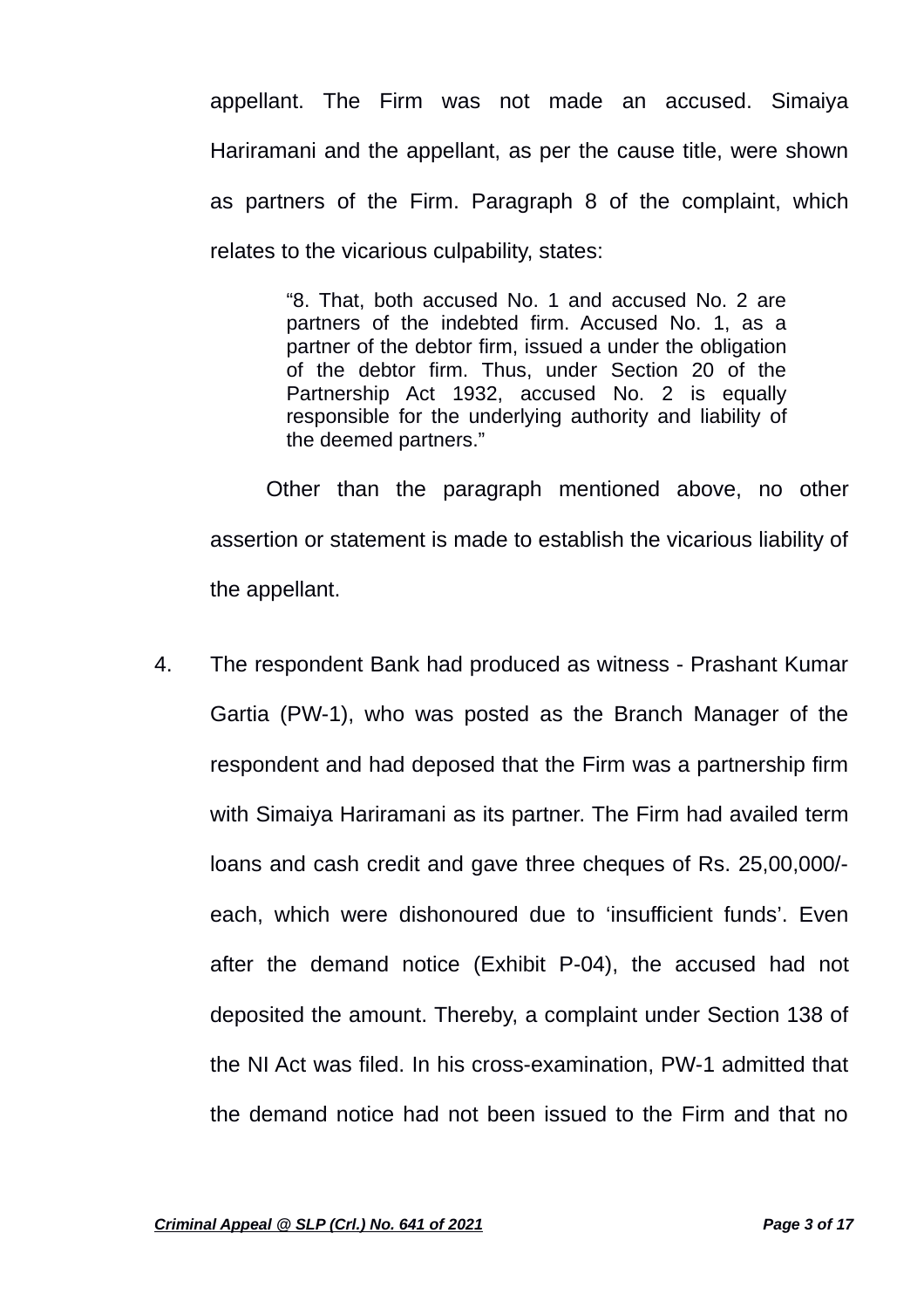loan had been obtained by Dilip Hariramani and Simaiya Hariramani in their individual capacity.

- 5. By judgment dated  $19<sup>th</sup>$  February 2019, the appellant and Simaiya Hariramani were convicted by the Judicial Magistrate First Class, Balodabazar, Chhattisgarh, under Section 138 of the NI Act and sentenced to imprisonment for six months. They were also asked to pay Rs. 97,50,000/- as compensation under Section 357(3) $^4$  $^4$  of the Code of Criminal Procedure, 1973 and, in default, suffer additional imprisonment for one month. An appeal preferred by the appellant and Simaiya Hariramani challenging their conviction was dismissed by the Sessions Judge, Balodabazar, Chhattisgarh, *vide* judgment dated 21st November 2019, *albeit* the appellate court modified the sentence awarded to imprisonment till the rising of the court and at the same time, enhanced the compensation amount under Section 357(3) from Rs. 97,50,000/- to Rs. 1,20,00,000/- with the stipulation that the appellant and Simaiya Hariramani shall suffer additional imprisonment for three months in case of failure to pay.
- 6. The appellant and Simaiya Hariramani challenged the judgment before the High Court of Chhattisgarh, which has been dismissed

<span id="page-3-0"></span><sup>4 357(3):</sup> When a Court imposes a sentence, of which fine does not form a part, the Court may, when passing judgment, order the accused person to pay, by way of compensation, such amount as may be specified in the order to the person who has suffered any loss or injury by reason of the act for which the accused person has been so sentenced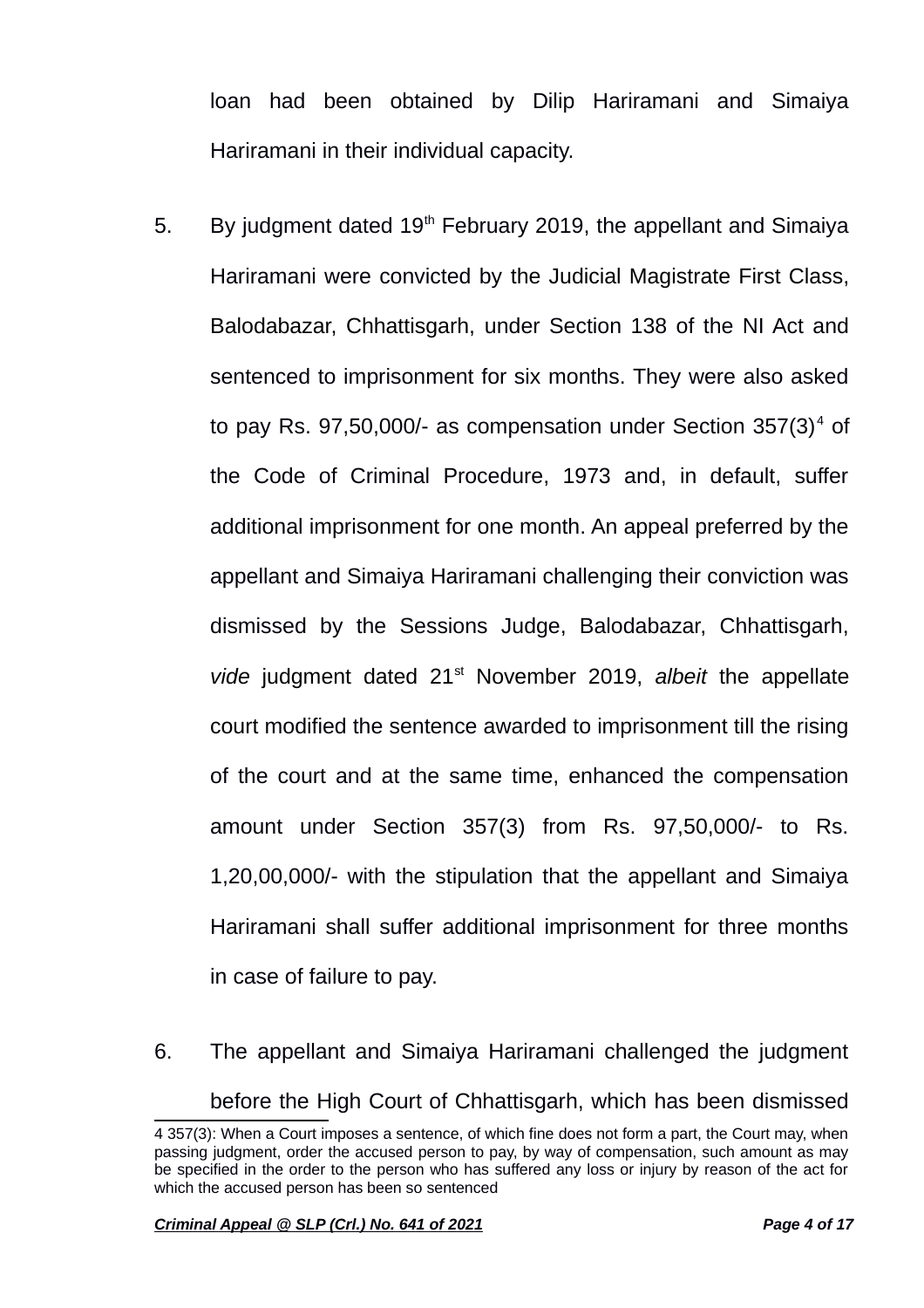by the impugned judgment dated  $12<sup>th</sup>$  October 2020. The

impugned judgment primarily relies upon the decision of this Court

in *Monaben Ketanbhai Shah and Another* v. *State of Gujarat*

*and Others[5](#page-4-0)* and observes that the liability under the NI Act is only upon the partners who are responsible for the firm for conduct of its business. In the present case, both the appellant and Simaiya Hariramani had furnished guarantees of the amount borrowed by the Firm from the Bank. The exact reasoning given by the High Court reads as under:

> "15. The only question raised in this revision petition is that the prosecution of the applicants in personal capacity, was not maintainable, appears to be out of place in view of the discussions, which has been made hereinabove. It is liability of a person as a partner of a firm, that has to be given emphasis. Lapse to make a proper mention in the cause title of the complaint would not by itself dis-entitle, the complainant, who has a claim to make and who has entitlement to file a complaint against the partners of the firm. The cause title of the complaint of course does not mention other description of the applicant, but the body of the plaint clearly mentions that the applicants are the partners of M/s. Global Packaging.

> 16. Section 141 of the Act of 1881 provides as to who shall be deemed as guilty and it mentions the person concerned not a company or the firm. Therefore, the complaint filed against the applicants was not against the provisions of law or against the provision under Section 141 of the Act of 1881."

7. Before we refer to the pertinent legal ratio in the case of *Aneeta*

**Hada** v. Godfather Travels and Tours Private Ltd.,<sup>[6](#page-4-1)</sup> we would

<span id="page-4-0"></span><sup>5 (2004) 7</sup> SCC 15

<span id="page-4-1"></span><sup>6 (2012) 5</sup> SCC 661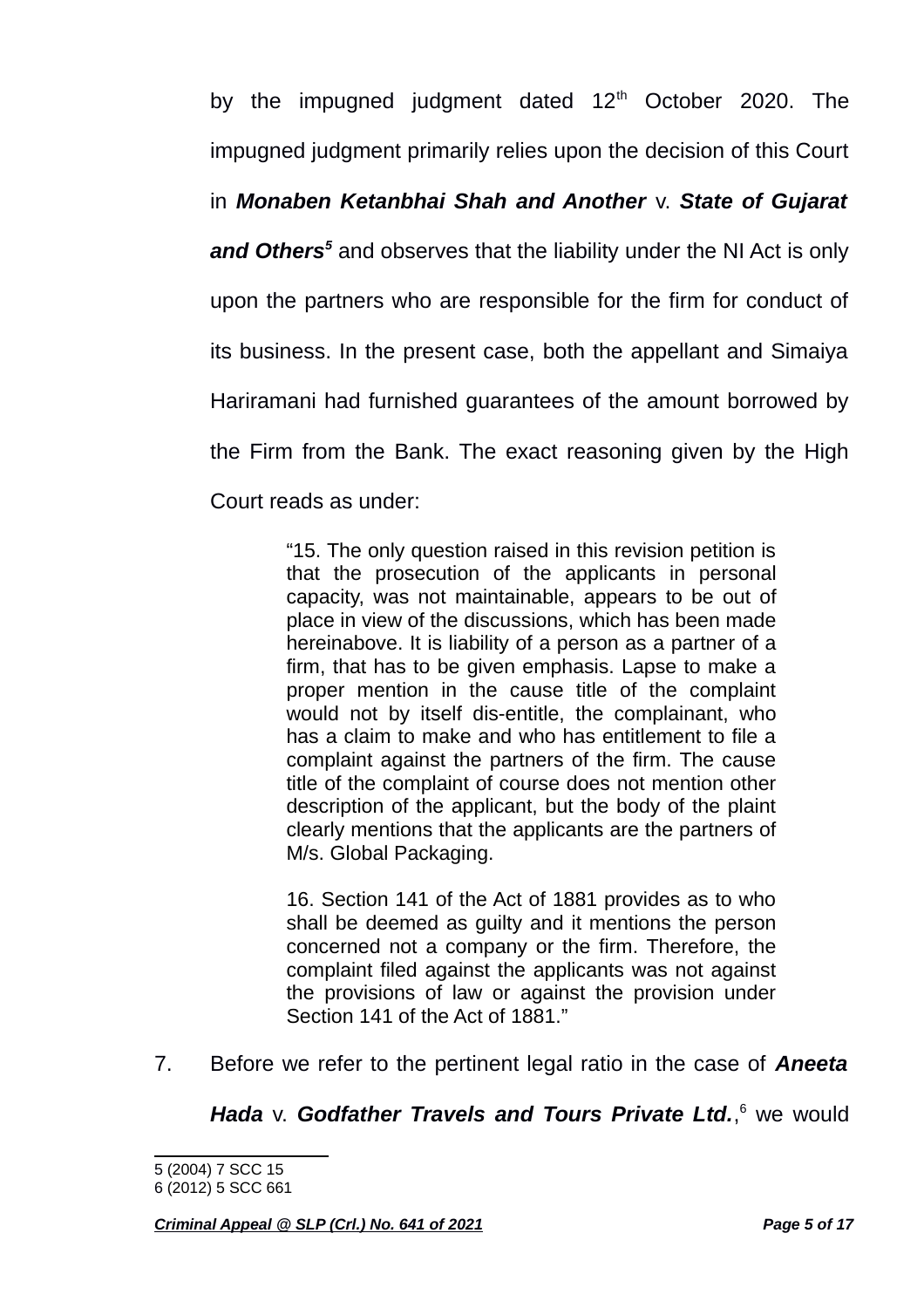like to refer to an earlier apposite judgment of this Court in *State of Karnataka* v. *Pratap Chand and Others*, [7](#page-5-0) in which case prosecution had been initiated under the Drugs and Cosmetics Act, 1940 against a partnership firm and its partners. Reference was made to Section 34 $^{\rm 8}$  $^{\rm 8}$  $^{\rm 8}$  of the Drugs and Cosmetics Act, which is *pari materia* to Section 141 of the NI Act. Therefore, for the sake of convenience and for deciding the present appeal, we will reproduce Section 141 of the NI Act:

> ["141. Offences by companies.](https://www.scconline.com/Members/BrowseResult.aspx#BS180)—(1) If the person committing an offence under Section 138 is a company, every person who, at the time the offence was committed, was in charge of, and was responsible to the company for the conduct of the business of the company, as well as the company, shall be deemed to be guilty of the offence and shall be liable to be proceeded against and punished accordingly:

> Provided that nothing contained in this sub-section shall render any person liable to punishment if he proves that the offence was committed without his knowledge, or

Provided that nothing contained in this sub-section shall render any such person liable to any punishment provided in this Act if he proves that the offence was committed without his knowledge or that he exercised all due diligence to prevent the commission of such offence.

(2) Notwithstanding anything contained in sub-section (1), where an offence under this Act has been committed by a company and it is proved that the offence has been committed with the consent or connivance of, or is attributable to any neglect on the part of, any director, manager, secretary or other officer of the company, such director, manager, secretary or other officer shall also be deemed to be guilty of that offence and shall be liable to be proceeded against and punished accordingly.

*Explanation*.—For the purposes of this section—

(*a*) "company" means a body corporate, and includes a firm or other association of individuals; and

<span id="page-5-0"></span><sup>7 (1981) 2</sup> SCC 335

<span id="page-5-1"></span><sup>8</sup> [34. Offences by companies.](https://www.scconline.com/Members/BrowseResult.aspx#BS034)—(1) Where an offence under this Act has been committed by a company, every person who at the time the offence was committed, was in charge of, and was responsible to the company for the conduct of the business of the company, as well as the company shall be deemed to be guilty of the offence and shall be liable to be proceeded against and punished accordingly:

<sup>(</sup>*b*) "director" in relation to a firm means a partner in the firm.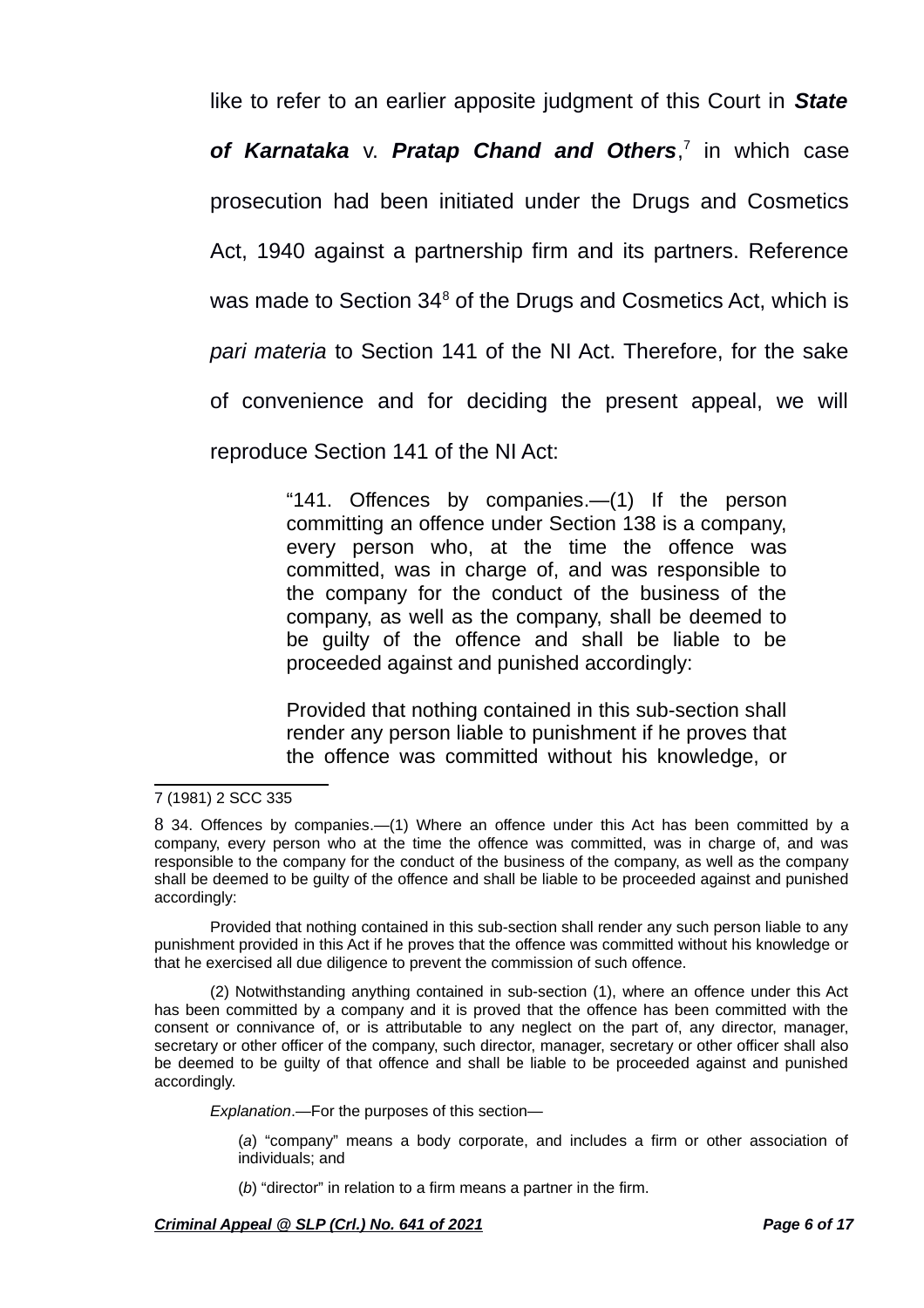that he had exercised all due diligence to prevent the commission of such offence.

Provided further that where a person is nominated as a Director of a company by virtue of his holding any office or employment in the Central Government or State Government or a financial corporation owned or controlled by the Central Government or the State Government, as the case may be, he shall not be liable for prosecution under this chapter.

(2) Notwithstanding anything contained in sub-section (1), where any offence under this Act has been committed by a company and it is proved that the offence has been committed with the consent or connivance of, or is attributable to, any neglect on the part of, any director, manager, secretary or other officer of the company, such director, manager, secretary or other officer shall also be deemed to be guilty of that offence and shall be liable to be proceeded against and punished accordingly.

*Explanation*.—For the purposes of this section,— (*a*) "company" means any body corporate and includes a firm or other association of individuals; and (*b*) "director", in relation to a firm, means a partner in the firm."

Sub-section (1) to Section 141 of the NI Act states that where a company commits an offence, every person who at the time the offence was committed was in charge of and was responsible to the company for the conduct of the business, as well as the company itself, shall be deemed to be guilty of the offence. The expression 'every person' is wide and comprehensive enough to include a director, partner or other officers or persons. At the same time, it follows that a person who does not bear out the requirements of 'in charge of and responsible to the company for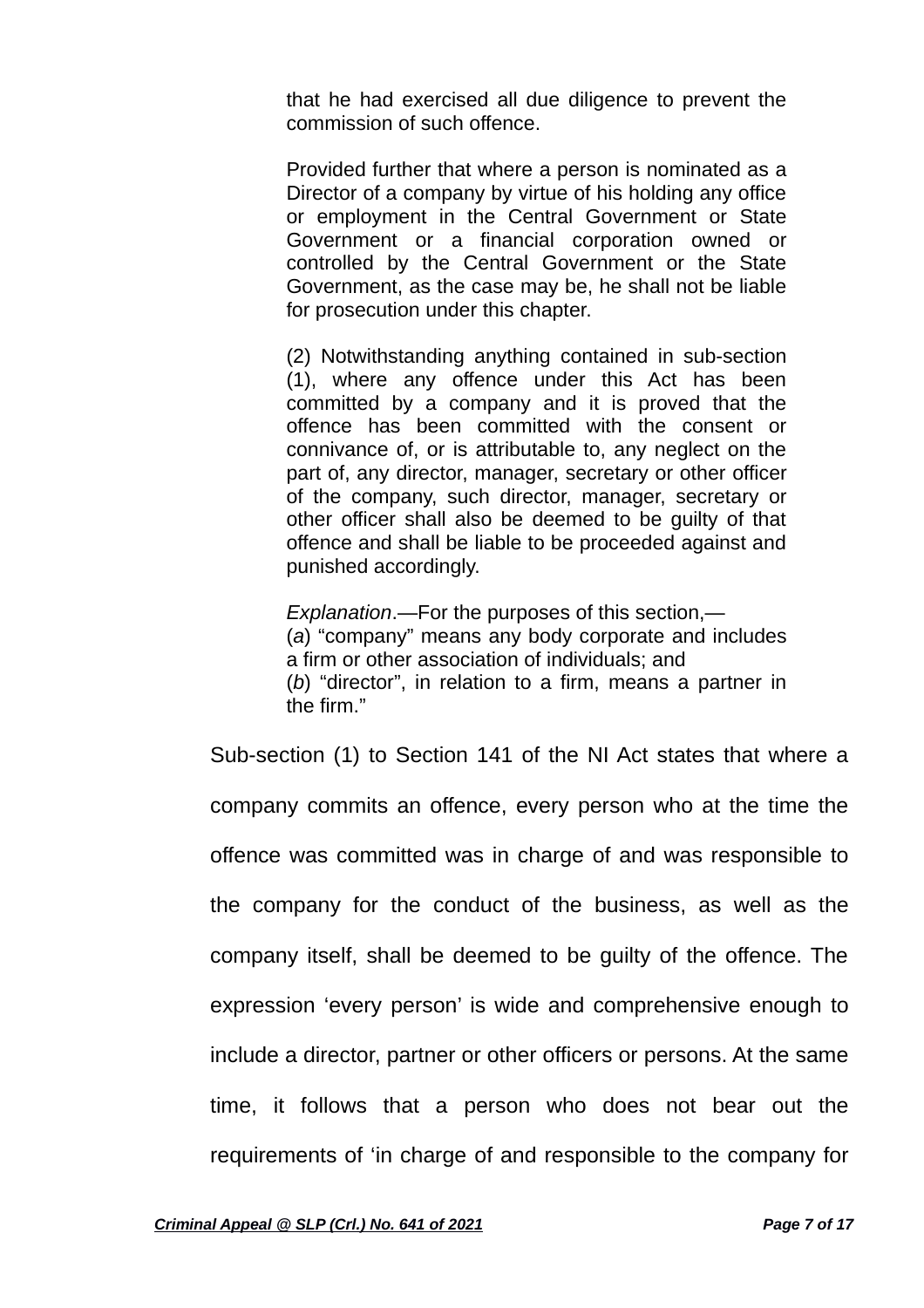the conduct of its business' is not vicariously liable under Section 141 of the NI Act. The burden is on the prosecution to show that the person prosecuted was in charge of and responsible to the company for conduct of its business. The proviso, which is in the nature of an exception, states that a person liable under subsection (1) shall not be punished if he proves that the offence was committed without his knowledge or that he had exercised all due diligence to prevent the commission of such offence. The onus to satisfy the requirements and take benefit of the proviso is on the accused. Still, it does not displace or extricate the initial onus and burden on the prosecution to first establish the requirements of sub-section (1) to Section 141 of the NI Act. The proviso gives immunity to a person who is otherwise vicariously liable under sub-section (1) to Section 141 of the NI Act.<sup>[9](#page-7-0)</sup>

8. Sub-section (2) to Section 141 of the NI Act states that notwithstanding anything contained in sub-section (1), where a company has committed any offence under the Act, and it is proved that such an offence has been committed with the consent or connivance of, or is attributable to any neglect on the part of any director, manager, secretary or other officers of the company, then such director, manager, secretary or other officers of the

<span id="page-7-0"></span><sup>9</sup> S.M.S. Pharmaceuticals Ltd. v. Neeta Bhalla and Another, (2005) 8 SCC 89, para 4 and 9.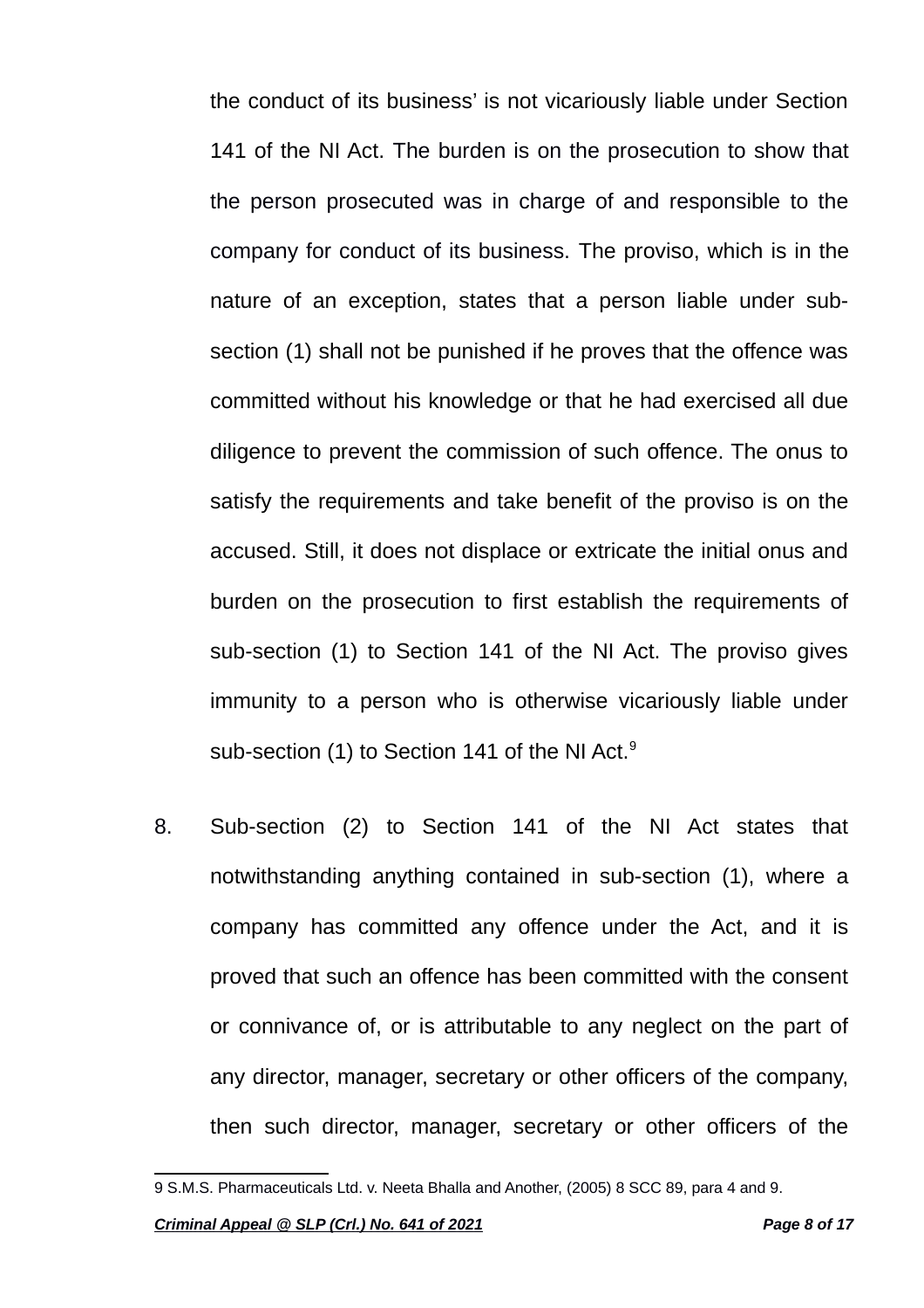company shall also be deemed to be guilty of that offence and shall be liable to be proceeded against and punished accordingly. Sub-section (2) to Section 141 of the NI Act does not state that the persons enumerated, which can include an officer of the company, can be prosecuted and punished merely because of their status or position as a director, manager, secretary or any other officer, unless the offence in question was committed with their consent or connivance or is attributable to any neglect on their part. The onus under sub-section (2) to Section 141 of the NI Act is on the prosecution and not on the person being prosecuted.

9. In *Pratap Chand* (supra), specific reference was made to the Explanation to Section 34 of the Drugs and Cosmetics Act, which states that for Section 34, a 'company' means a body corporate and includes a firm or association of individuals, and a 'director' in relation to a firm means a partner in the firm. Thereafter, the conviction of the second respondent, one of the partners in the firm therein, was quashed on the ground that he cannot be convicted merely because he has the right to participate in the firm's business in terms of the partnership deed. Thus, notwithstanding the legal position that a firm is not a juristic person, a partner is not vicariously liable for an offence committed by the firm, unless one of the twin requirements are satisfied and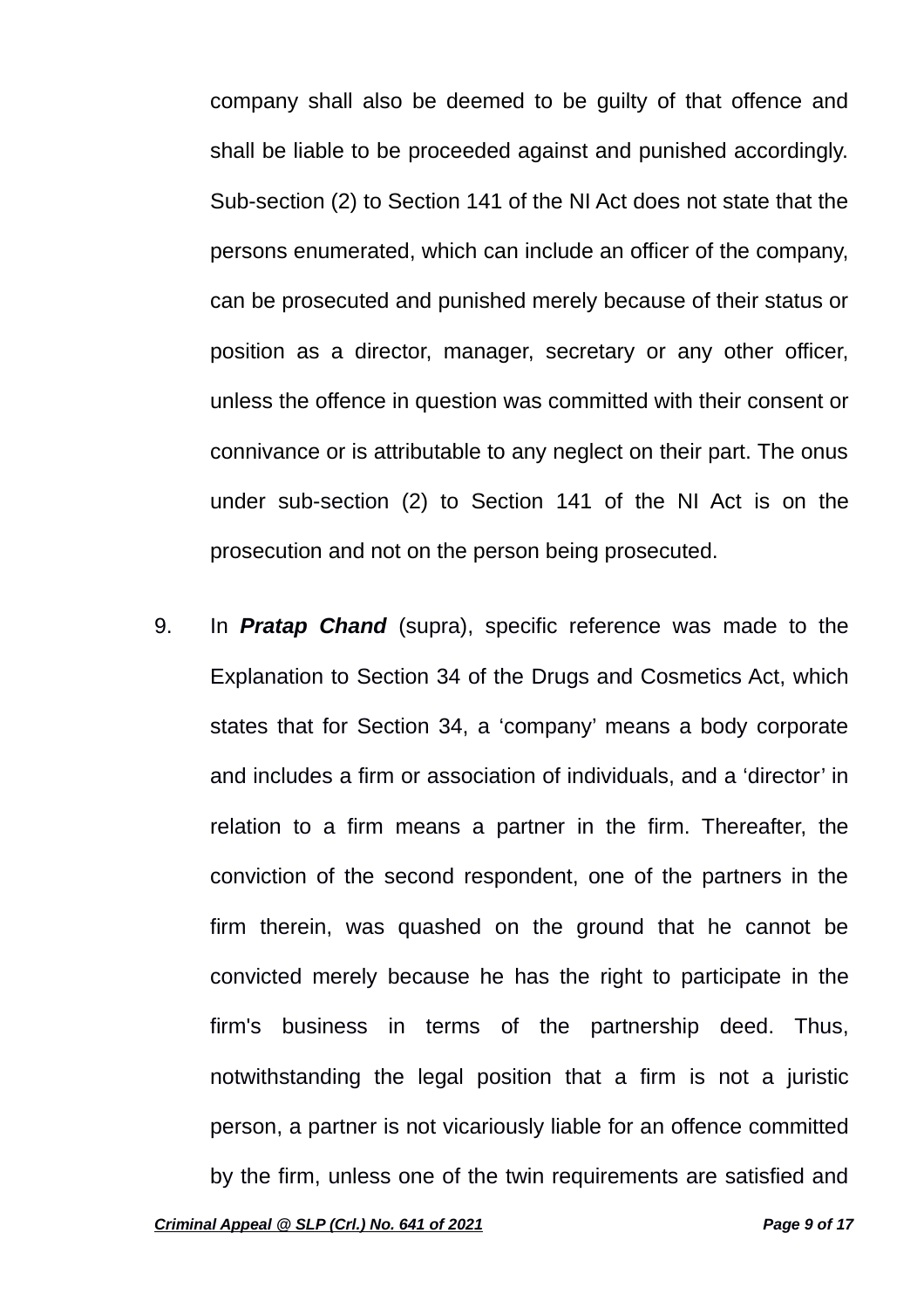established by the prosecution. This Court gave the following

#### reasoning:

"7. It is seen that the partner of a firm is also liable to be convicted for an offence committed by the firm if he was in charge of, and was responsible to, the firm for the conduct of the business of the firm or if it is proved that the offence was committed with the consent or connivance of, or was attributable to any neglect on the part of the partner concerned. In the present case the second respondent was sought to be made liable on the ground that he along with the first respondent was in charge of the conduct of the business of the firm. Section 23-C of the Foreign Exchange Regulation Act, 1947 which was identically the same as Section 34 of the Drugs and Cosmetics Act came up for interpretation in *G.L. Gupta* v. *D.H. Mehta,* (1971) 3 SCC 189 where it was observed as follows:

"What then does the expression 'a person incharge and responsible for the conduct of the affair of a company' means? It will be noticed that the word 'company' includes a firm or other association, and the same test must apply to a director in-charge and a partner of a firm in-charge of a business. It seems to us that in the context a person 'in-charge' must mean that the person should be in overall control of the day to day business of the company or firm. This inference follows from the wording of Section 23-C(2). It mentions director, who may be a party to the policy being followed by a company and yet not be incharge of the business of the company. Further it mentions manager, who usually is in charge of the business but not in overall charge. Similarly the other officers may be in charge of only some part of business."

10. We would also refer to the summarisation of law on Section 141

by this Court in *National Small Industries Corporation Limited*

v. *Harmeet Singh Paintal and Another,[10](#page-9-0)* to the following effect:

<span id="page-9-0"></span><sup>10 (2010) 3</sup> SCC 330: The case dealt with challenge to a summoning order. Withal, interference by the courts at the stage of summoning order is restricted/limited.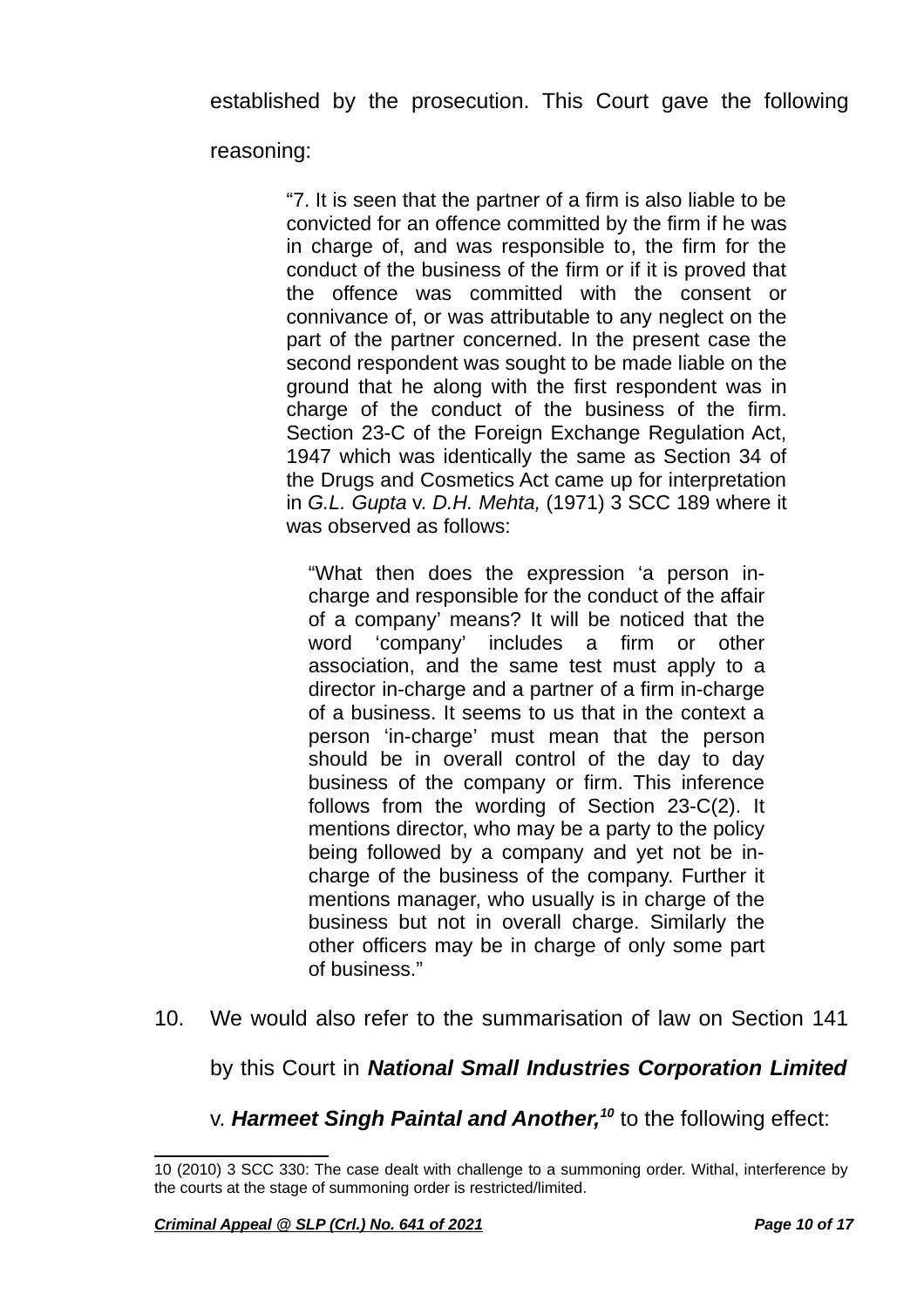"39. From the above discussion, the following principles emerge:

(i) The primary responsibility is on the complainant to make specific averments as are required under the law in the complaint so as to make the accused vicariously liable. For fastening the criminal liability, there is no presumption that every Director knows about the transaction.

(ii) Section 141 does not make all the Directors liable for the offence. The criminal liability can be fastened only on those who, at the time of the commission of the offence, were in charge of and were responsible for the conduct of the business of the company.

(iii) Vicarious liability can be inferred against a company registered or incorporated under the Companies Act, 1956 only if the requisite statements, which are required to be averred in the complaint/petition, are made so as to make the accused therein vicariously liable for offence committed by the company along with averments in the petition containing that the accused were in charge of and responsible for the business of the company and by virtue of their position they are liable to be proceeded with.

(iv) Vicarious liability on the part of a person must be pleaded and proved and not inferred.

xx xx xx

 (vii) The person sought to be made liable should be in charge of and responsible for the conduct of the business of the company at the relevant time. This has to be averred as a fact as there is no deemed liability of a Director in such cases."

11. In the present case, we have reproduced the contents of the complaint and the deposition of PW-1. It is an admitted case of the respondent Bank that the appellant had not issued any of the three cheques, which had been dishonoured, in his personal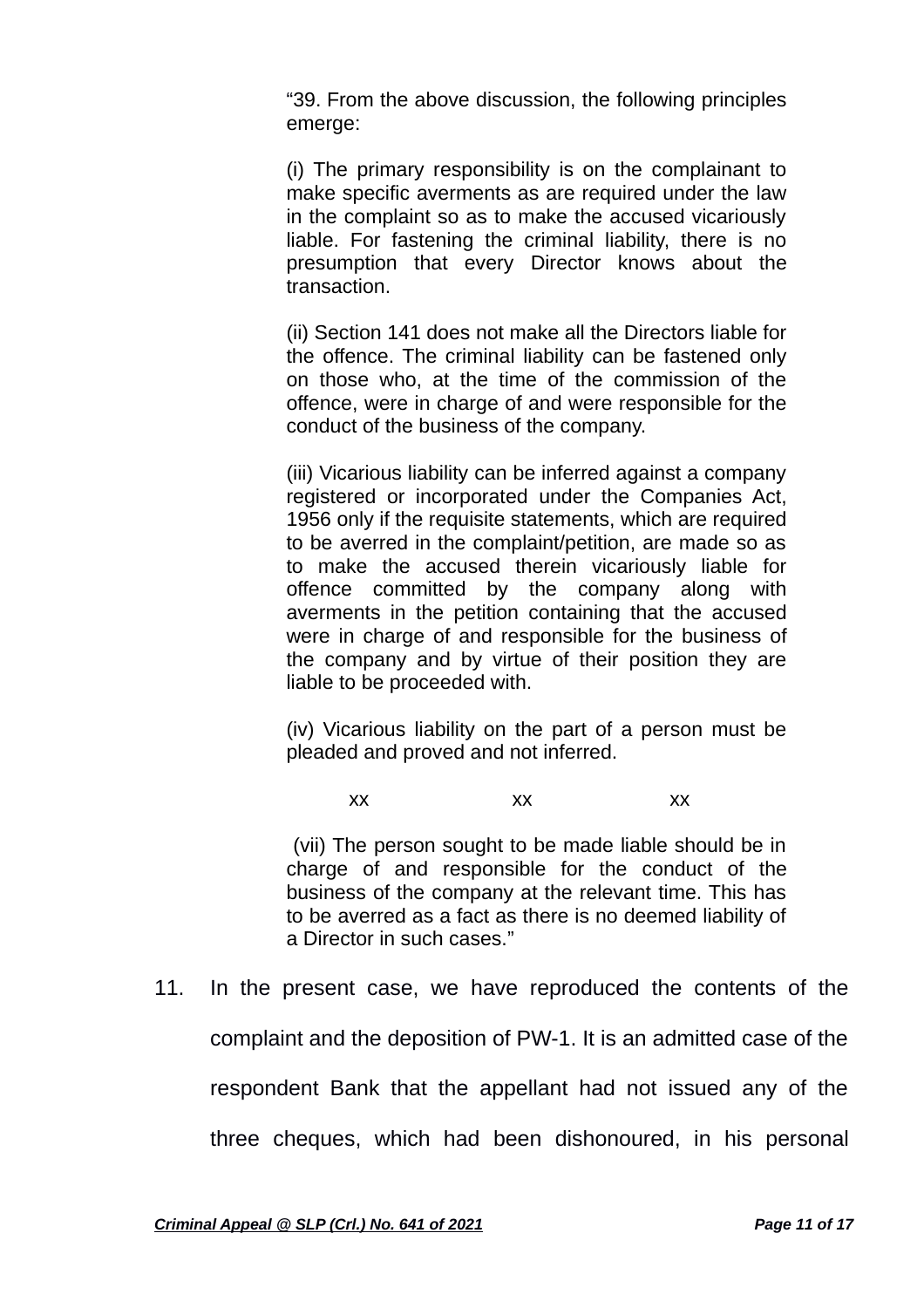capacity or otherwise as a partner. In the absence of any evidence led by the prosecution to show and establish that the appellant was in charge of and responsible for the conduct of the affairs of the firm, an expression interpreted by this Court in *Girdhari Lal Gupta* v. *D.H. Mehta and Another[11](#page-11-0)* to mean 'a person in overall control of the day-to-day business of the company or the firm', the conviction of the appellant has to be set aside.<sup>[12](#page-11-1)</sup> The appellant cannot be convicted merely because he was a partner of the firm which had taken the loan or that he stood as a guarantor for such a loan. The Partnership Act, 1932 creates civil liability. Further, the guarantor's liability under the Indian Contract Act, 1872 is a civil liability. The appellant may have civil liability and may also be liable under the Recovery of Debts Due to Banks and Financial Institutions Act, 1993 and the Securitisation and Reconstruction of Financial Assets and Enforcement of Security Interest Act, 2002. However, vicarious liability in the criminal law in terms of Section 141 of the NI Act cannot be fastened because of the civil liability. Vicarious liability under sub-section (1) to Section 141 of the NI Act can be pinned when the person is in overall control of the dayto-day business of the company or firm. Vicarious liability under sub-section (2) to Section 141 of the NI Act can arise because of

<span id="page-11-0"></span><sup>11 (1971) 3</sup> SCC 189

<span id="page-11-1"></span><sup>12</sup> State of Karnataka v. Pratap Chand and Others, (1981) 2 SCC 335.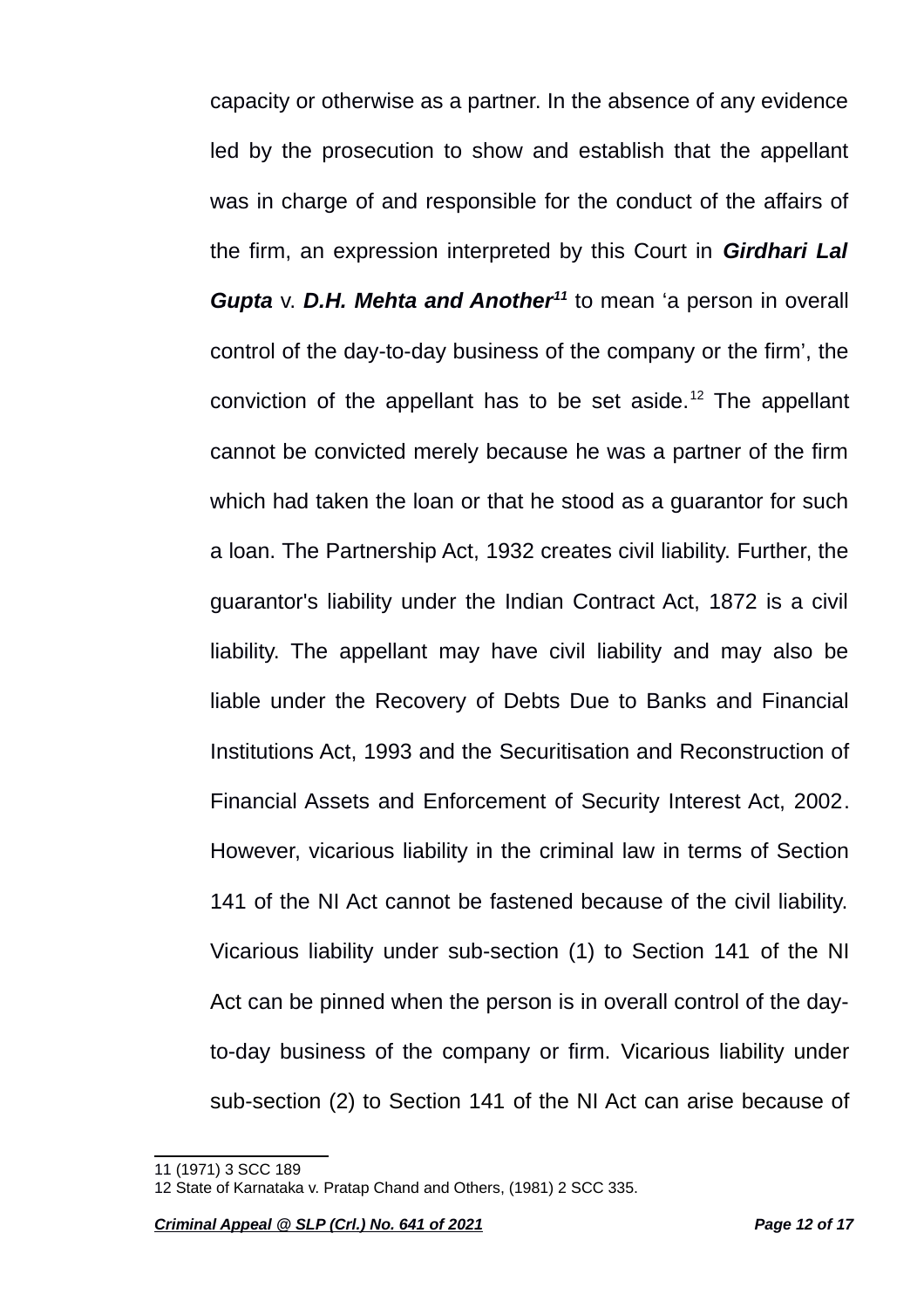the director, manager, secretary, or other officer's personal conduct, functional or transactional role, notwithstanding that the person was not in overall control of the day-to-day business of the company when the offence was committed. Vicarious liability under sub-section (2) is attracted when the offence is committed with the consent, connivance, or is attributable to the neglect on the part of a director, manager, secretary, or other officer of the company.

- 12. The demand notice issued on  $04<sup>th</sup>$  November 2015 by the Bank, through its Branch Manager, was served solely to Simaiya Hariramani, the authorised signatory of the Firm. The complaint dated 07<sup>th</sup> December 2015 under Section 138 of the NI Act before the Court of Judicial Magistrate, Balodabazar, Chhattisgarh, was made against Simaiya Hariramani and the appellant. Thus, in the present case, the Firm has not been made an accused or even summoned to be tried for the offence.
- 13. The judgment in *Dayle De'souza* v. *Government of India through Deputy Chief Labour Commissioner (C) and Another*, [13](#page-12-0) answered the question of whether a director or a partner can be prosecuted without the company being prosecuted. Reference in this regard was made to the views expressed by this

<span id="page-12-0"></span><sup>13 2021</sup> SCC OnLine SC 1012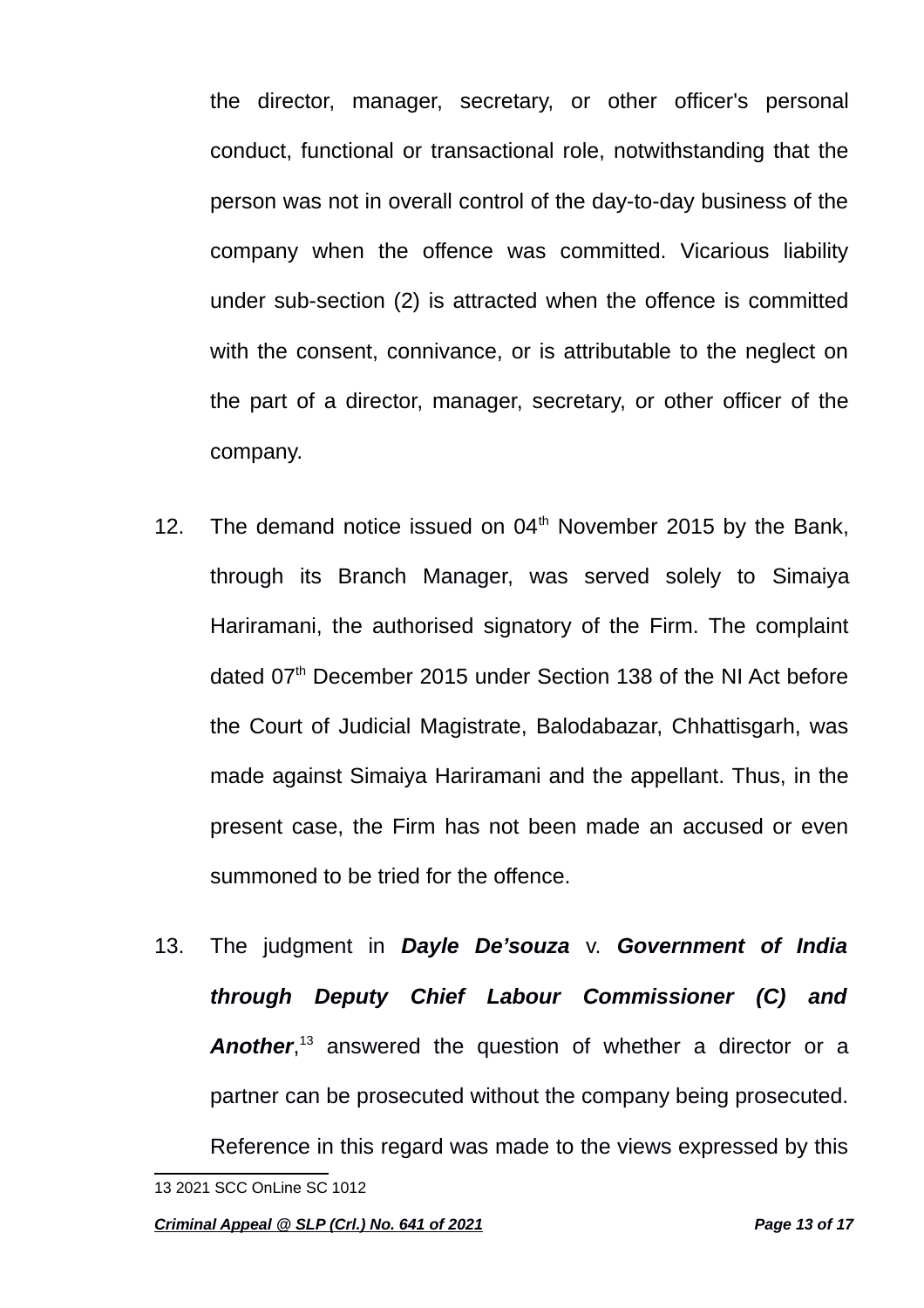Court in *State of Madras* v. *C.V. Parekh and Another[14](#page-13-0)* on the one hand and the divergent view expressed in *Sheoratan Agarwal and Another* v. *State of Madhya Pradesh[15](#page-13-1)* and *Anil Hada* v. *Indian Acrylic Ltd.[16](#page-13-2)* This controversy was settled by a three Judge Bench of this Court in *Aneeta Hada* (supra), in which, interpreting and expounding the difference between the primary/substantial liability and vicarious liability under Section 141 of the NI Act, it has held:

> "51. We have already opined that the decision in *Sheoratan Agarwal* runs counter to the ratio laid

<span id="page-13-0"></span><sup>14 (1970) 3</sup> SCC 491: "3. Learned Counsel for the appellant, however, sought conviction of the two respondents on the basis of Section 10 of the Essential Commodities Act under which, if the person contravening an order made under Section 3 (which covers an order under the Iron and Steel Control Order, 1956), is a company, every person who, at the time the contravention was committed, was in charge of, and was responsible to, the company for the conduct of the business of the company as well as the company, shall be deemed to be guilty of the contravention and shall be liable to be proceeded against and punished accordingly. It was urged that the two respondents were in charge of, and were responsible to, the Company for the conduct of the business of the Company and, consequently, they must be held responsible for the sale and for thus contravening the provisions of clause (5) of the Iron and Steel Control Order. This argument cannot be accepted, because it ignores the first condition for the applicability of Section 10 to the effect that the person contravening the order must be a company itself. In the present case, there is no finding either by the Magistrate or by the High Court that the sale in contravention of clause (5) of the Iron and Steel Control Order was made by the Company. In fact, the Company was not charged with the offence at all. The liability of the persons in charge of the Company only arises when the contravention is by the Company itself. Since, in this case, there is no evidence and no finding that the Company contravened clause (5) of the Iron and Steel Control Order, the two respondents could not be held responsible. The actual contravention was by Kamdar and Vallabhdas Thacker and any contravention by them would not fasten responsibility on the respondents. The acquittal of the respondents is, therefore, fully justified. The appeal fails and is dismissed."

<span id="page-13-1"></span><sup>15 (1984) 4</sup> SCC 352: The court held that anyone among : the company itself; every person incharge of and responsible to the company for the conduct of the business; or any director, manager, secretary or other officer of the company with whose consent or connivance or because of whose neglect offence had been committed, could be prosecuted alone.

<span id="page-13-2"></span><sup>16 (2000) 1</sup> SCC 1:"13. If the offence was committed by a company it can be punished only if the company is prosecuted. But instead of prosecuting the company if a payee opts to prosecute only the persons falling within the second or third category the payee can succeed in the case only if he succeeds in showing that the offence was actually committed by the company. In such a prosecution the accused can show that the company has not committed the offence, though such company is not made an accused, and hence the prosecuted accused is not liable to be punished. The provisions do not contain a condition that prosecution of the company is sine qua non for prosecution of the other persons who fall within the second and the third categories mentioned above. No doubt a finding that the offence was committed by the company is sine qua non for convicting those other persons. But if a company is not prosecuted due to any legal snag or otherwise, the other prosecuted persons cannot, on that score alone, escape from the penal liability created through the legal fiction envisaged in Section 141 of the Act."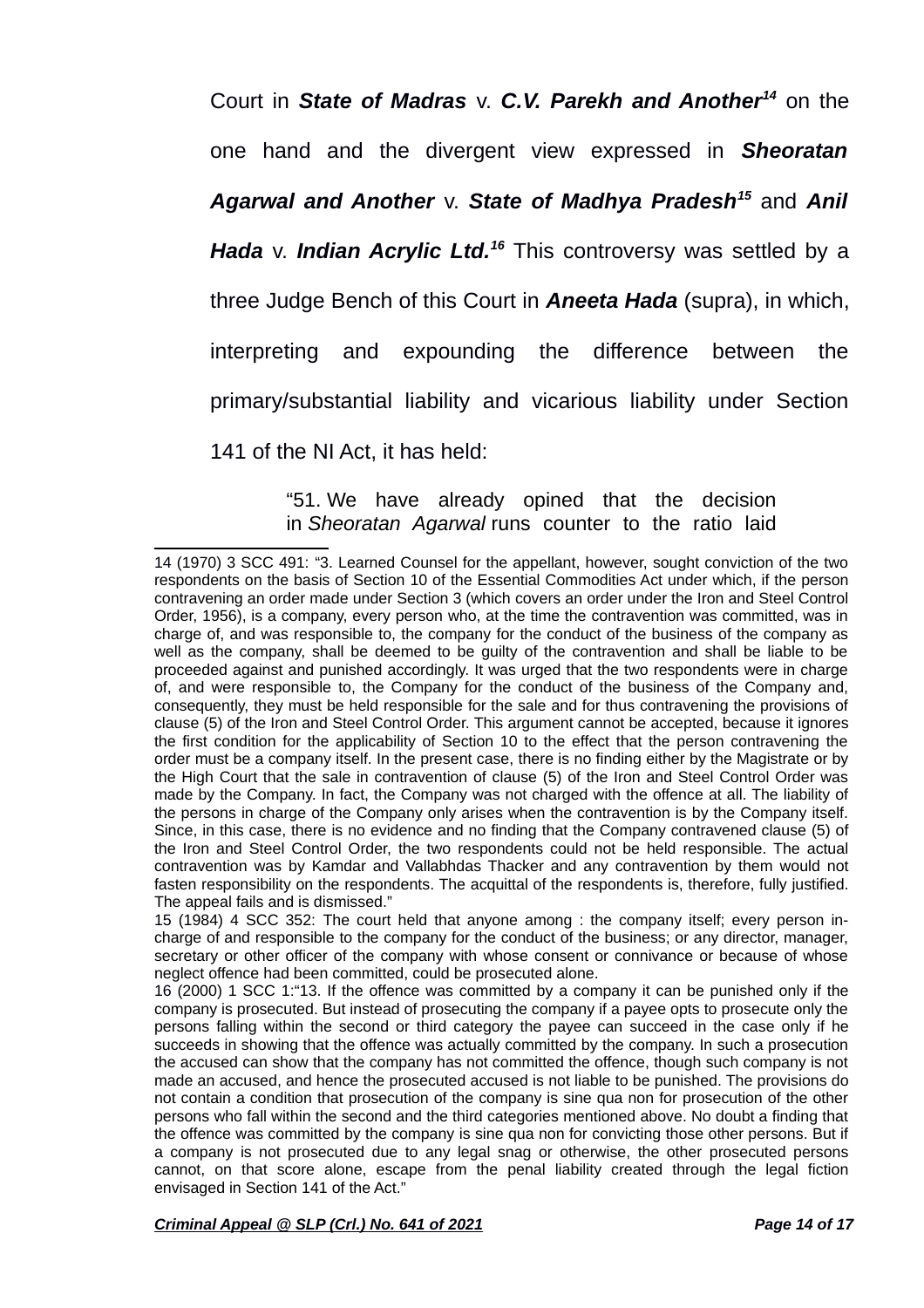down in *C.V. Parekh* which is by a larger Bench and hence, is a binding precedent. On the aforesaid ratiocination, the decision in *Anil Hada* has to be treated as not laying down the correct law as far as it states that the Director or any other officer can be prosecuted without impleadment of the company. Needless to emphasise, the matter would stand on a different footing where there is some legal impediment and the doctrine of *lex non cogit ad impossibilia* gets attracted.

xx xx xx

59. In view of our aforesaid analysis, we arrive at the irresistible conclusion that for maintaining the prosecution under Section 141 of the Act, arraigning of a company as an accused is imperative. The other categories of offenders can only be brought in the drag-net on the touchstone of vicarious liability as the same has been stipulated in the provision itself. We say so on the basis of the ratio laid down in *C.V. Parekh* which is a three-Judge Bench decision. Thus, the view expressed in *Sheoratan Agarwal* does not correctly lay down the law and, accordingly, is hereby overruled. The decision in *Anil Hada* is overruled with the qualifier as stated in para 51. The decision in *Modi Distillery* has to be treated to be restricted to its own facts as has been explained by us hereinabove."

14. The provisions of Section 141 impose vicarious liability by deeming fiction which presupposes and requires the commission of the offence by the company or firm. Therefore, unless the company or firm has committed the offence as a principal accused, the persons mentioned in sub-section (1) or (2) would not be liable and convicted as vicariously liable. Section 141 of the NI Act extends vicarious criminal liability to officers associated with the company or firm when one of the twin requirements of Section

141 has been satisfied, which person(s) then, by deeming fiction,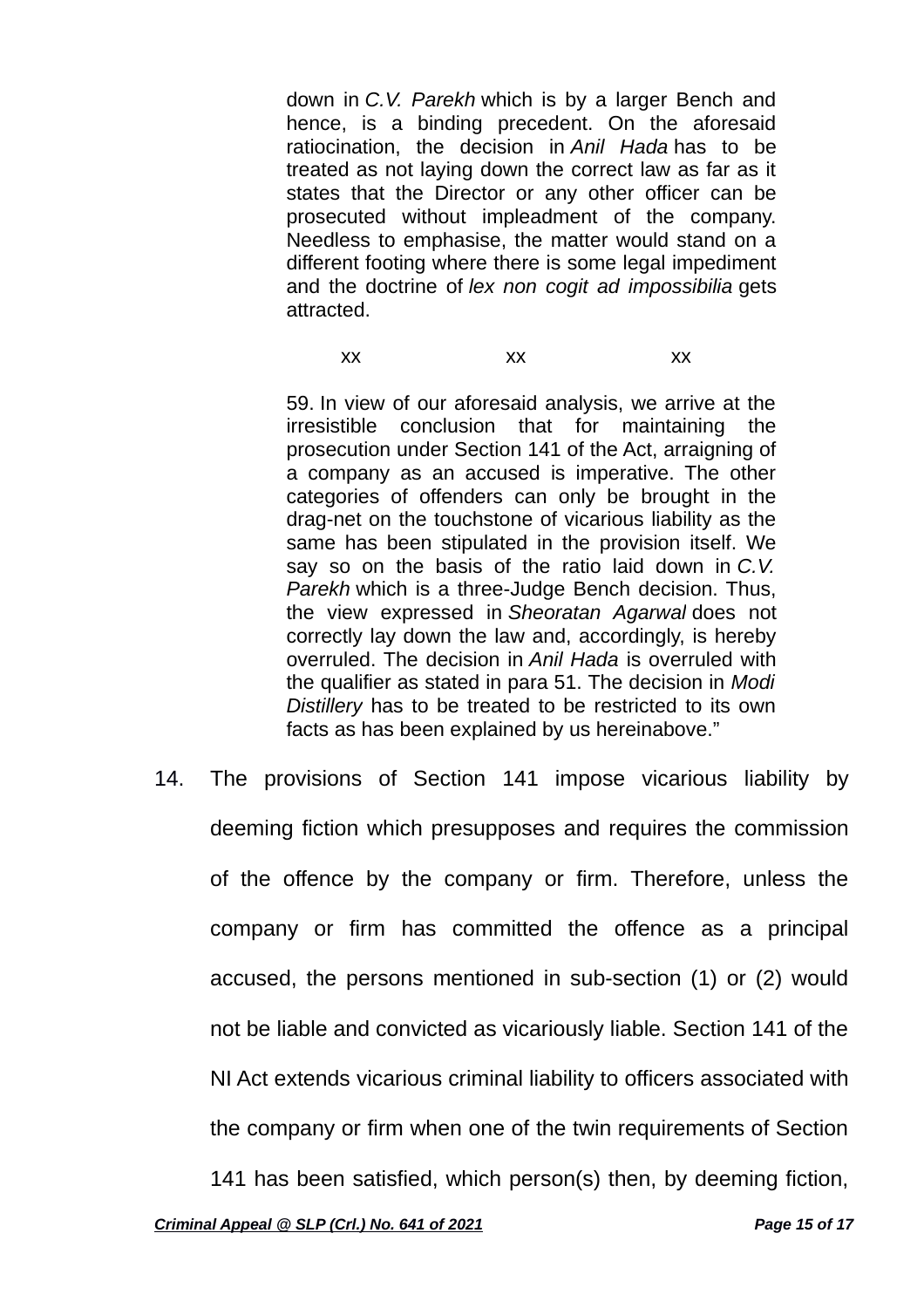is made vicariously liable and punished. However, such vicarious liability arises only when the company or firm commits the offence as the primary offender. This view has been subsequently followed in *Sharad Kumar Sanghi* v. *Sangita Rane*, [17](#page-15-0) *Himanshu* v. *B. Shivamurthy and Another*, [18](#page-15-1) and *Hindustan Unilever Limited* v. *State of Madhya Pradesh*. [19](#page-15-2) The exception carved out in **Aneeta Hada** (supra),<sup>[20](#page-15-3)</sup> which applies when there is a legal bar for prosecuting a company or a firm, is not felicitous for the present case. No such plea or assertion is made by the respondent.

15. Given the discussion above, we allow the present appeal and set aside the appellant's conviction under Section 138 read with

<span id="page-15-0"></span><sup>17 (2015) 12</sup> SCC 781:"11. In the case at hand as the complainant's initial statement would reflect, the allegations are against the Company, the Company has not been made a party and, therefore, the allegations are restricted to the Managing Director. As we have noted earlier, allegations are vague and in fact, principally the allegations are against the Company. There is no specific allegation against the Managing Director. When a company has not been arrayed as a party, no proceeding can be initiated against it even where vicarious liability is fastened under certain statutes. It has been so held by a three-Judge Bench in *Aneeta Hada* v. *Godfather Travels and Tours (P) Ltd.* in the context of the Negotiable Instruments Act, 1881."

<span id="page-15-1"></span><sup>18 (2019) 3</sup> SCC 797:"13. In the absence of the company being arraigned as an accused, a complaint against the appellant was therefore not maintainable. The appellant had signed the cheque as a Director of the company and for and on its behalf. Moreover, in the absence of a notice of demand being served on the company and without compliance with the proviso to Section 138, the High Court was in error in holding that the company could now be arraigned as an accused."

<span id="page-15-2"></span><sup>19 (2020) 10</sup> SCC 751: "23. Clause (a) of sub-section (1) of Section 17 of the Act makes the person nominated to be in charge of and responsible to the company for the conduct of business and the company shall be guilty of the offences under clause (b) of sub-section (1) of Section 17 of the Act. Therefore, there is no material distinction between Section 141 of the NI Act and Section 17 of the Act which makes the company as well as the nominated person to be held guilty of the offences and/or liable to be proceeded and punished accordingly. Clauses (a) and (b) are not in the alternative but conjoint. Therefore, in the absence of the company, the nominated person cannot be convicted or vice versa. Since the Company was not convicted by the trial court, we find that the finding of the High Court to revisit the judgment will be unfair to the appellant-nominated person who has been facing trial for more than last 30 years. Therefore, the order of remand to the trial court to fill up the lacuna is not a fair option exercised by the High Court as the failure of the trial court to convict the Company renders the entire conviction of the nominated person as unsustainable."

<span id="page-15-3"></span><sup>20</sup> The exception would be when the company itself has ceased to exist or cannot be prosecuted due to a statutory bar.